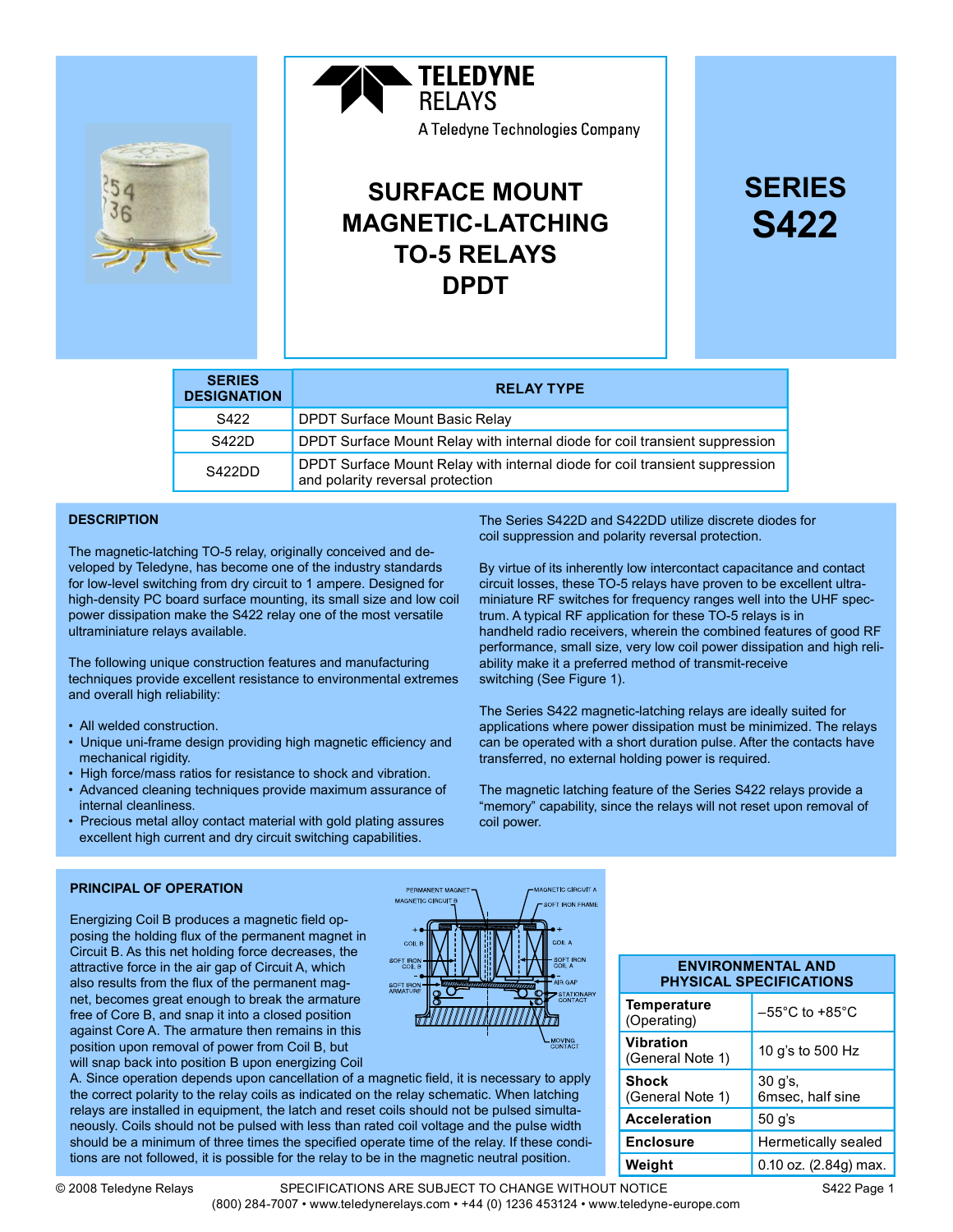# SERIES S422 GENERAL ELECTRICAL SPECIFICATIONS (-55 °C to 85 °C unless otherwise noted. See notes 2 & 3.)

| <b>Contact Arrangement</b>                                                                        | 2 Form C (DPDT)                                                                                                                                           |                                                                                 |                            |  |
|---------------------------------------------------------------------------------------------------|-----------------------------------------------------------------------------------------------------------------------------------------------------------|---------------------------------------------------------------------------------|----------------------------|--|
| <b>Rated Duty</b>                                                                                 | Continuous                                                                                                                                                |                                                                                 |                            |  |
| <b>Contact Resistance</b>                                                                         | 0.125 $\Omega$ max. before life; 0.225 $\Omega$ max. after life at 1.0 A/28Vdc (measured 1/8" from header)                                                |                                                                                 |                            |  |
| <b>Contact Load Rating (DC)</b><br>(See Fig. 2 for other DC resistive<br>voltage/current ratings) | Resistive:<br>Inductive:<br>Lamp:<br>Low level:                                                                                                           | 1Amp/28Vdc<br>200 mA/28Vdc (320 mH)<br>100 mA/28Vdc<br>10 to 50 µA, 10 to 50 mV |                            |  |
| <b>Contact Load Rating (AC)</b>                                                                   | Resistive:<br>250 mA/115Vac, 60 Hz and 400 Hz (Case not grounded)<br>100 mA/115Vac, 60 Hz and 400 Hz (Case grounded)                                      |                                                                                 |                            |  |
| <b>Contact Life Ratings</b>                                                                       | 10,000,000 cycles (typical) at low level<br>1,000,000 cycles (typical) at 0.5 A/28Vdc resistive<br>100,000 cycles min. at all other loads specified above |                                                                                 |                            |  |
| <b>Contact Overload Rating</b>                                                                    | 2A/28Vdc Resistive (100 cycles min.)                                                                                                                      |                                                                                 |                            |  |
| <b>Contact Carry Rating</b>                                                                       | <b>Contact Factory</b>                                                                                                                                    |                                                                                 |                            |  |
| <b>Coil Operating Power</b>                                                                       | 290 mW typical @ nominal rated voltage @ 25 °C                                                                                                            |                                                                                 |                            |  |
| <b>Operate Time</b>                                                                               | S422/S422D:<br>1.5 mS max. at nominal rated coil voltage<br>2.0 mS max. at nominal rated coil voltage<br>S422DD:                                          |                                                                                 |                            |  |
| <b>Contact Bounce</b>                                                                             | 2.0 msec max.                                                                                                                                             |                                                                                 |                            |  |
| <b>Minimum Operate Pulse</b>                                                                      | 4.5 mS width @ rated voltage                                                                                                                              |                                                                                 |                            |  |
| <b>Intercontact Capacitance</b>                                                                   | 0.4 pF typical                                                                                                                                            |                                                                                 |                            |  |
| <b>Insulation Resistance</b>                                                                      | 10,000 M $\Omega$ min. between mutually isolated terminals                                                                                                |                                                                                 |                            |  |
| <b>Dielectric Strength</b>                                                                        |                                                                                                                                                           | 500 Vrms (60 Hz) @ atmospheric pressure;                                        | 70,000 ft.: 125 Vrms/60 Hz |  |
| <b>Negative Coil Transient (Vdc)</b>                                                              | S422D, S422DD                                                                                                                                             |                                                                                 | 1.0 <sub>max</sub>         |  |
| Diode P.I.V. (Vdc)                                                                                | S422D, S422DD                                                                                                                                             |                                                                                 | 100 min.                   |  |

#### DETAILED ELECTRICAL SPECIFICATIONS (-55 °C to 85 °C unless otherwise noted. See note 3.)

| <b>BASE PART NUMBERS</b><br>(See Note 10 for P/N example) |                    | S422-5<br>S422D-5<br><b>S422DD-5</b> | S422-12<br>S422D-12<br>S422DD-12 | S422-26<br>S422D-26<br>S422DD-26 |
|-----------------------------------------------------------|--------------------|--------------------------------------|----------------------------------|----------------------------------|
| Coil Voltage, Nominal (Vdc)                               | Nom.               | 5.0                                  | 12.0                             | 26.5                             |
|                                                           | Max.               | 6.0                                  | 16.0                             | 32.0                             |
| <b>Coil Resistance</b>                                    | S422<br>S422D      | 61                                   | 500                              | 2000                             |
| (Ohms $\pm 10\%$ @ 25 °C)                                 | S422DD<br>(Note 4) | 48                                   | 500                              | 2000                             |
| Coil Current (mAdc @ 25 °C)                               | Min.               | 75.8                                 | 20.0                             | 11.6                             |
| (S422DD Series only)                                      | Max.               | 104.2                                | 25.5                             | 14.4                             |
| <b>Set &amp; Reset Voltage</b><br>(Vdc, Max.)             | S422<br>S422D      | 3.5                                  | 9.0                              | 18.0                             |
|                                                           | S422DD             | 4.5                                  | 10.0                             | 19.0                             |

#### PERFORMANCE CURVES (NOTE 2)